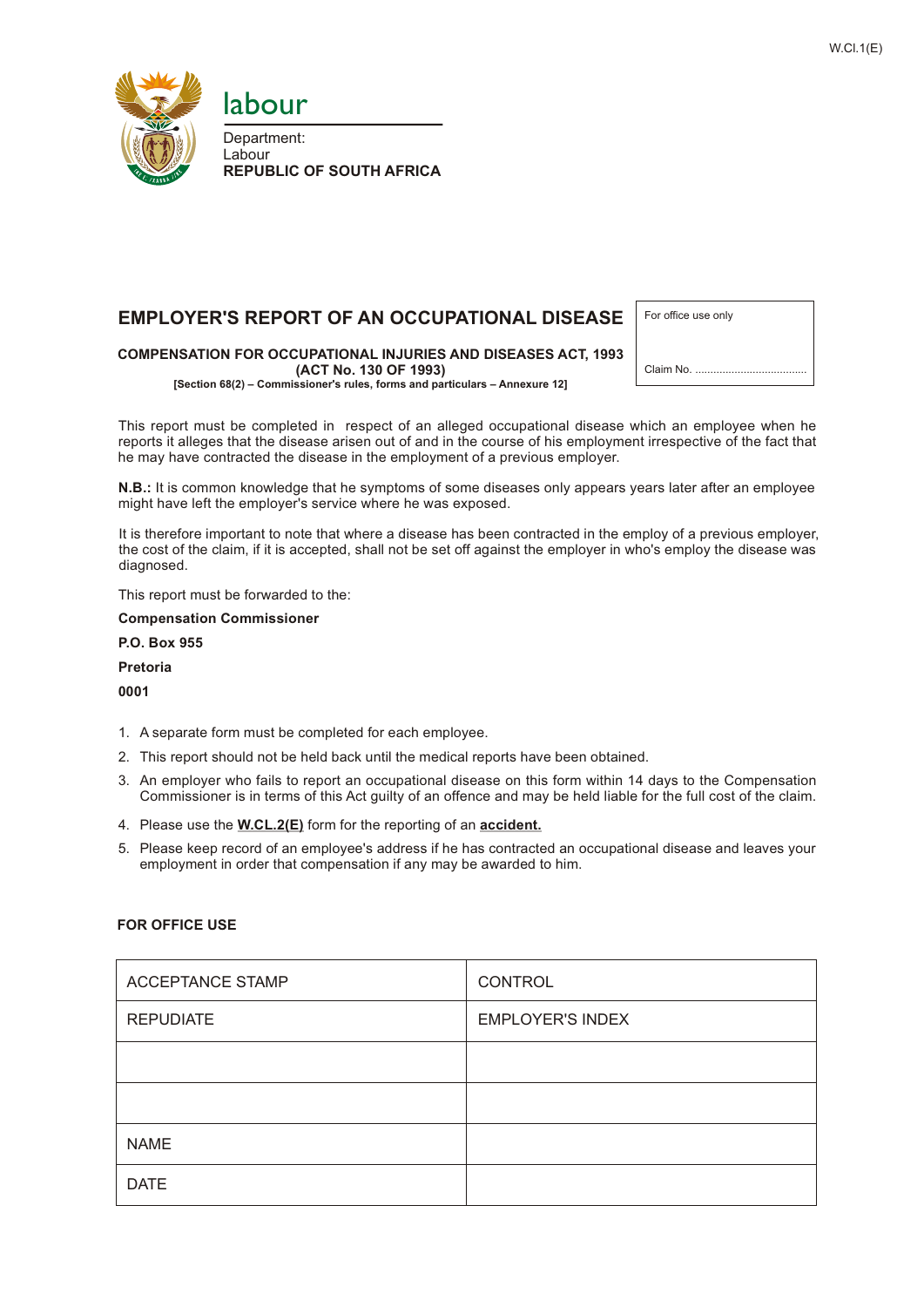# DECLARATION BY EMPLOYER OR AUTHORISED PERSON

I hereby declare that the particulars, shown in items 1 to 40 of this report, of an alleged occupationall disease contracted by the employee, are to the best of my knowledge and belief true and accurate.

## **EMPLOYER**

| 2. | Registered number of this business with the Compensation Commissioner |  |  |
|----|-----------------------------------------------------------------------|--|--|
| 3. |                                                                       |  |  |
|    |                                                                       |  |  |
|    |                                                                       |  |  |
|    |                                                                       |  |  |
|    |                                                                       |  |  |
|    |                                                                       |  |  |

#### **EMPLOYEE\**

| 17. Marital state   Married   Single |  |  |
|--------------------------------------|--|--|
|                                      |  |  |
|                                      |  |  |
|                                      |  |  |
|                                      |  |  |

### **OCCUPATIONAL DISEASE**

| 26. |                                                                                                                         |
|-----|-------------------------------------------------------------------------------------------------------------------------|
| 27  |                                                                                                                         |
|     |                                                                                                                         |
|     | (State the agent present in the work-place and with which he had contact that caused the disease)                       |
|     |                                                                                                                         |
| 29. |                                                                                                                         |
|     | 30. Please mention th ename and address of the employer if the employee did not contract the disease in your employment |
|     |                                                                                                                         |
|     |                                                                                                                         |
|     |                                                                                                                         |
|     |                                                                                                                         |
|     |                                                                                                                         |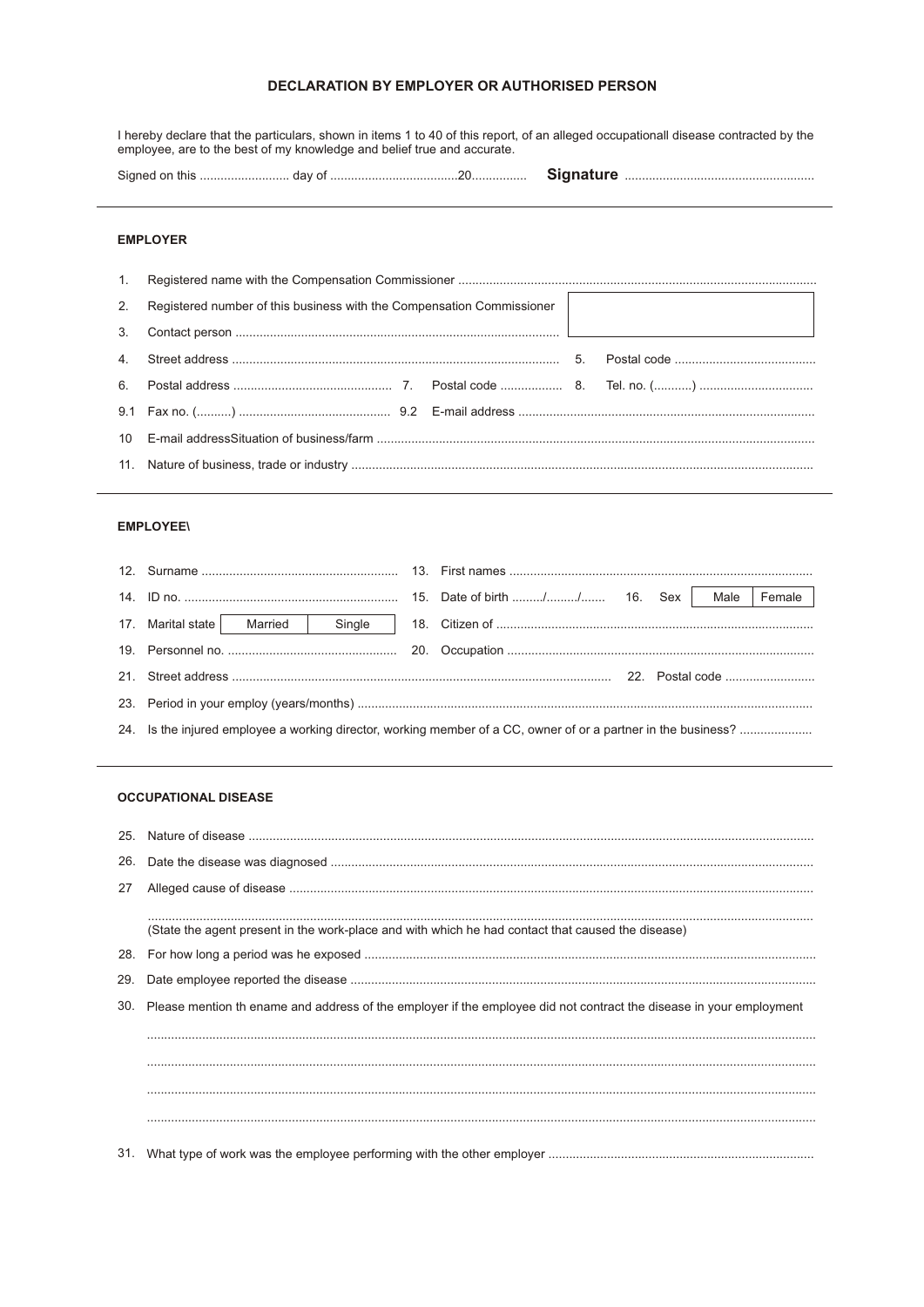#### **OTHER PARTICULARS OF EMPLOYEE**

32. Earnings of employee at the time of the diagnosis of the disease

|                                                                                        | R/Week | R/Month |
|----------------------------------------------------------------------------------------|--------|---------|
|                                                                                        |        |         |
|                                                                                        |        |         |
| (Including average payments for overtime and/or commission of a constant<br>character) |        |         |
| Allowances of a recurrent nature:                                                      |        |         |
|                                                                                        |        |         |
|                                                                                        |        |         |
|                                                                                        |        |         |
|                                                                                        |        |         |

 $\sqrt{ }$ 

T

|     | 33. Will the employee during temporary total disablement continue to receive from you:                                  |  |
|-----|-------------------------------------------------------------------------------------------------------------------------|--|
|     | <b>YES</b><br>Free Food?<br>NO.                                                                                         |  |
|     | Free quarters?<br><b>YES</b><br>NO.                                                                                     |  |
|     | 34. Are you prepared to make cash payments during temporary disablement that lastss longer than three months?           |  |
|     | <b>YES</b><br><b>NO</b>                                                                                                 |  |
|     |                                                                                                                         |  |
|     |                                                                                                                         |  |
| 37. |                                                                                                                         |  |
| 38. | [If employee has not yet resumed work, a Resumption Report (W.Cl. 6) must be submitted as soon as he resumes duty.]     |  |
|     | <b>FURTHER PARTICULARS</b>                                                                                              |  |
|     | 39. If the employee did to your knowledge receive compensation previously for the same disease or another disease or in |  |

(a) Deliberate non compliance of directions | YES | NO employees or the prevention of diseases | YES | NO 40. Was the disease caused by the employee's – (a) Deliberate disregard of the terms of any law or statutory regulation designed to ensure the safety or health of

respect of an accident, give particulars .................................................................................................................................. .................................................................................................................................................................................................

(N.B.: If any reply is in affirmative, the employee must furnish an explanatory statement which must then be attached hereto together with your comments thereon.)